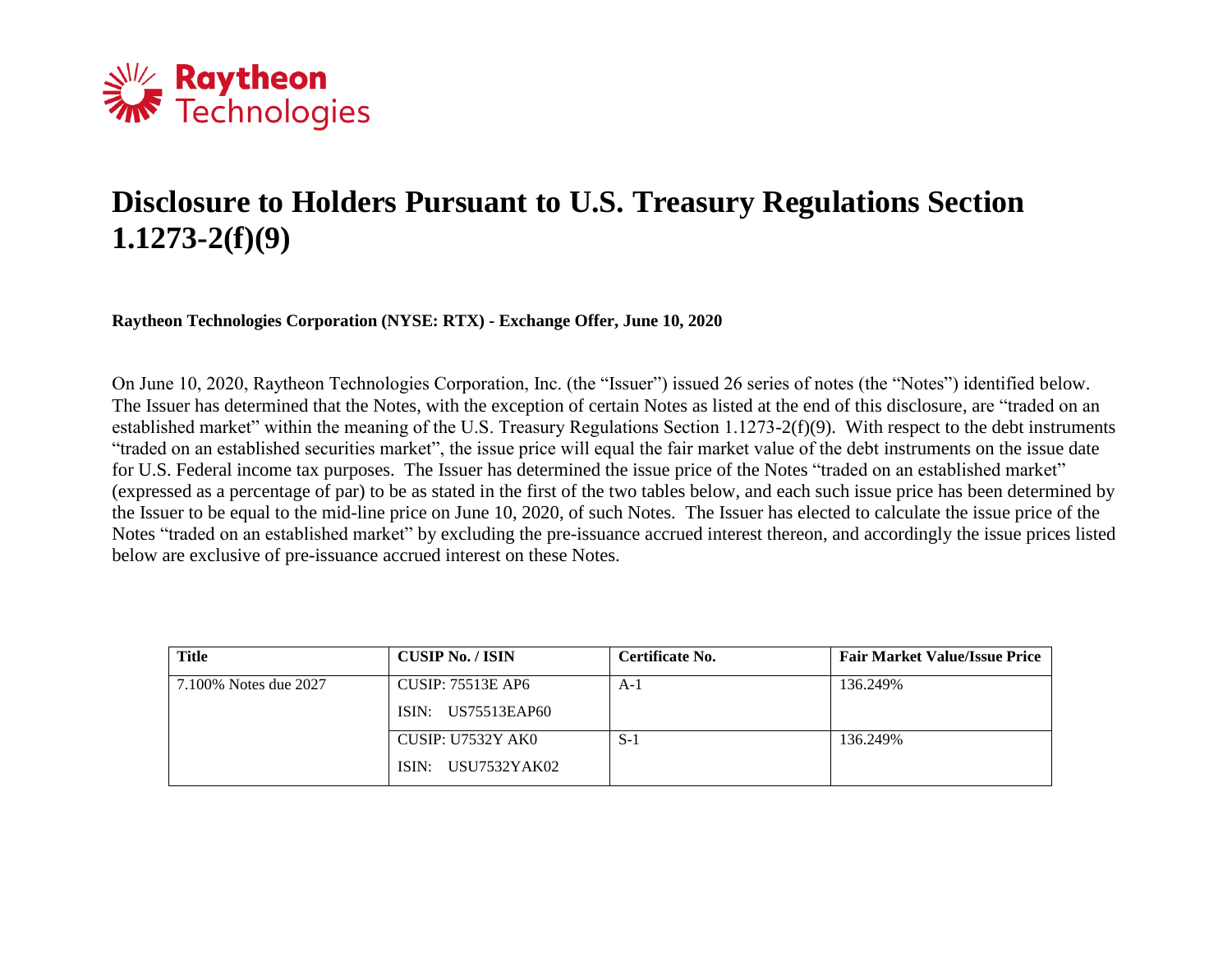| <b>Title</b>             | <b>CUSIP No. / ISIN</b>  | Certificate No.  | <b>Fair Market Value/Issue Price</b> |
|--------------------------|--------------------------|------------------|--------------------------------------|
| $6.800\%$ Notes due 2036 | <b>CUSIP: 75513E AQ4</b> | $A-1$            | 145.746%                             |
|                          | ISIN: US75513EAQ44       |                  |                                      |
|                          | <b>CUSIP: U7532Y AL8</b> | $S-1$            | 145.746%                             |
|                          | ISIN: USU7532YAL84       |                  |                                      |
| 7.000% Notes due 2038    | <b>CUSIP: 75513E AR2</b> | $A-1$            | 152.640%                             |
|                          | ISIN: US75513EAR27       |                  |                                      |
|                          | <b>CUSIP: U7532Y AM6</b> | $S-1$            | 152.640%                             |
|                          | ISIN: USU7532YAM67       |                  |                                      |
| 2.500% Notes due 2022    | <b>CUSIP: 75513E AT8</b> | $A-1$            | 103.651%                             |
|                          | ISIN: US75513EAT82       | $A-2$            | 103.651%                             |
|                          | <b>CUSIP: U7532Y AP9</b> | $S-1$            | 103.651%                             |
|                          | ISIN: USU7532YAP98       |                  |                                      |
| 3.150% Notes due 2024    | <b>CUSIP: 75513E AU5</b> | $A-1$            | 108.251%                             |
|                          | ISIN: US75513EAU55       |                  |                                      |
|                          | <b>CUSIP: U7532Y AQ7</b> | $\overline{S-1}$ | 108.251%                             |
|                          | ISIN: USU7532YAQ71       |                  |                                      |
| 7.200% Notes due 2027    | <b>CUSIP: 75513E AV3</b> | $A-1$            | 136.024%                             |
|                          | ISIN: US75513EAV39       |                  |                                      |
|                          | <b>CUSIP: U7532Y AR5</b> | $S-1$            | 136.024%                             |
|                          | ISIN: USU7532YAR54       |                  |                                      |
| 7.000% Notes due 2028    | <b>CUSIP: 75513E AW1</b> | $A-1$            | 139.263%                             |
|                          | ISIN: US75513EAW12       |                  |                                      |
|                          | <b>CUSIP: U7532Y AS3</b> | $S-1$            | 139.263%                             |
|                          | ISIN: USU7532YAS38       |                  |                                      |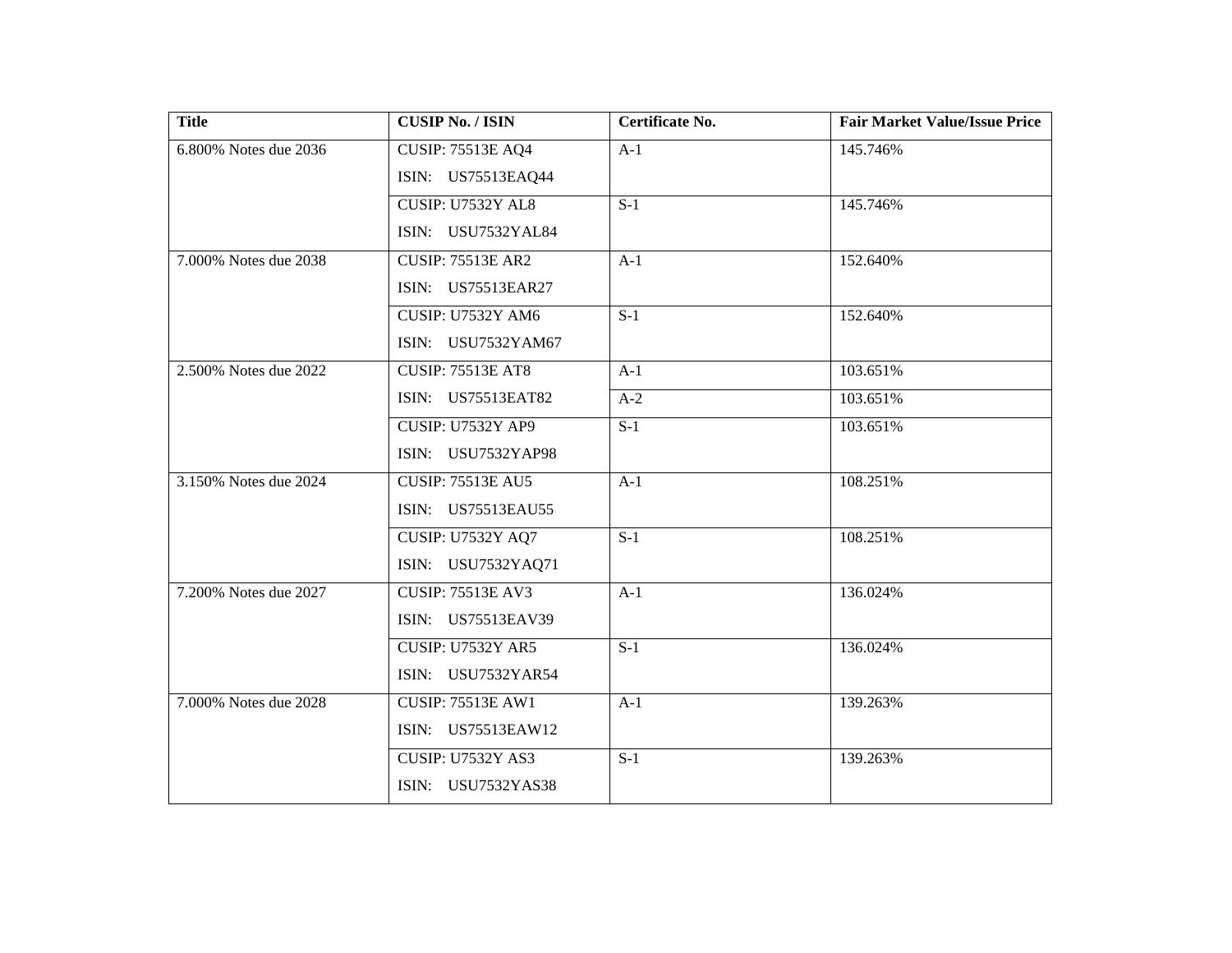| <b>Title</b>          | <b>CUSIP No. / ISIN</b>  | Certificate No. | <b>Fair Market Value/Issue Price</b> |
|-----------------------|--------------------------|-----------------|--------------------------------------|
| 4.875% Notes due 2040 | <b>CUSIP: 75513E AX9</b> | $A-1$           | 127.534%                             |
|                       | ISIN: US75513EAX94       |                 |                                      |
|                       | <b>CUSIP: U7532Y AT1</b> | $S-1$           | 127.534%                             |
|                       | ISIN: USU7532YAT11       |                 |                                      |
| 4.700% Notes due 2041 | <b>CUSIP: 75513E AY7</b> | $A-1$           | 125.196%                             |
|                       | ISIN: US75513EAY77       |                 |                                      |
|                       | <b>CUSIP: U7532Y AU8</b> | $S-1$           | 125.196%                             |
|                       | ISIN: USU7532YAU83       |                 |                                      |
| 4.200% Notes due 2044 | <b>CUSIP: 75513E AZ4</b> | $A-1$           | 120.159%                             |
|                       | ISIN: US75513EAZ43       |                 |                                      |
|                       | <b>CUSIP: U7532Y AV6</b> | $S-1$           | 120.159%                             |
|                       | ISIN: USU7532YAV66       |                 |                                      |
| 3.100% Notes due 2021 | <b>CUSIP: 75513E BA8</b> | $A-1$           | 102.775%                             |
|                       | ISIN: US75513EBA82       |                 |                                      |
|                       | <b>CUSIP: U7532Y AW4</b> | $S-1$           | 102.775%                             |
|                       | ISIN: USU7532YAW40       |                 |                                      |
| 2.800% Notes due 2022 | <b>CUSIP: 75513E BB6</b> | $A-1$           | 103.597%                             |
|                       | ISIN: US75513EBB65       | $A-2$           | 103.597%                             |
|                       | <b>CUSIP: U7532Y AX2</b> | $S-1$           | 103.597%                             |
|                       | ISIN: USU7532YAX23       |                 |                                      |
| 3.700% Notes due 2023 | <b>CUSIP: 75513E BC4</b> | $A-1$           | 109.233%                             |
|                       | ISIN: US75513EBC49       |                 |                                      |
|                       | <b>CUSIP: U7532Y AY0</b> | $S-1$           | 109.233%                             |
|                       | ISIN: USU7532YAY06       |                 |                                      |
| 3.200% Notes due 2024 | <b>CUSIP: 75513E BD2</b> | $A-1$           | 107.748%                             |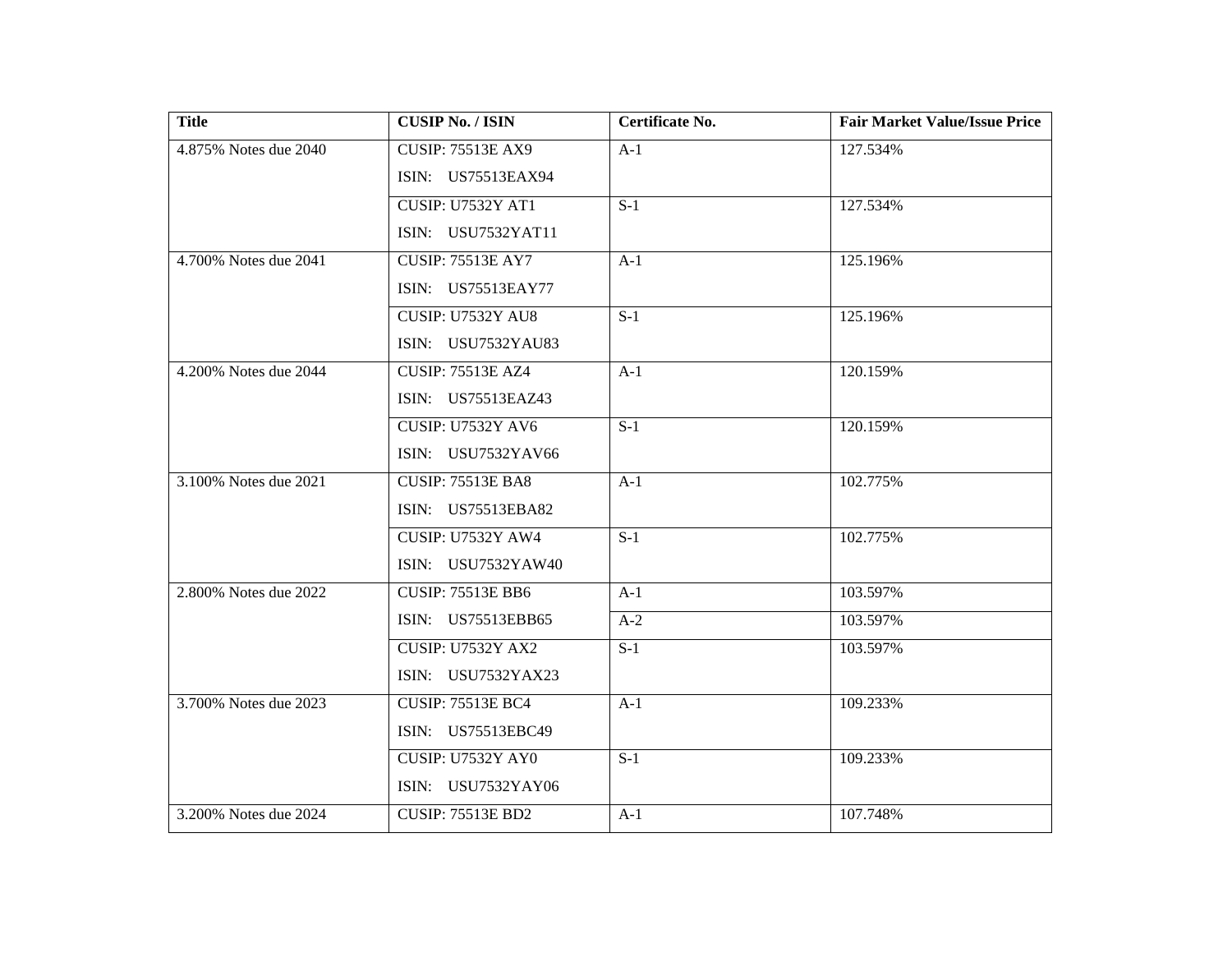| <b>Title</b>          | <b>CUSIP No. / ISIN</b>  | Certificate No. | <b>Fair Market Value/Issue Price</b> |
|-----------------------|--------------------------|-----------------|--------------------------------------|
|                       | ISIN: US75513EBD22       | $A-2$           | 107.748%                             |
|                       | <b>CUSIP: U7532Y AZ7</b> | $S-1$           | 107.748%                             |
|                       | ISIN: USU7532YAZ70       |                 |                                      |
| 3.500% Notes due 2027 | <b>CUSIP: 75513E BE0</b> |                 | 110.536%                             |
|                       | ISIN: US75513EBE05       | $A-1$           |                                      |
|                       |                          | $A-2$           | 110.536%                             |
|                       |                          | $A-3$           | 110.536%                             |
|                       | CUSIP: U7532Y BA1        | $S-1$           | 110.536%                             |
|                       | ISIN: USU7532YBA11       |                 |                                      |
| 4.800% Notes due 2043 | <b>CUSIP: 75513E BF7</b> | $A-1$           | 128.429%                             |
|                       | ISIN: US75513EBF79       |                 |                                      |
|                       | <b>CUSIP: U7532Y BB9</b> | $S-1$           | 128.429%                             |
|                       | ISIN: USU7532YBB93       |                 |                                      |
| 4.350% Notes due 2047 | <b>CUSIP: 75513E BG5</b> | $A-1$           | 124.586%                             |
|                       | ISIN: US75513EBG52       | $A-2$           | 124.586%                             |
|                       | <b>CUSIP: U7532Y BC7</b> | $S-1$           | 124.586%                             |
|                       | USU7532YBC76<br>ISIN:    |                 |                                      |

The principal amount of the Notes below issued in the exchange do not exceed \$100 million. Accordingly, the Issuer believes, and intends to take the position, that the issue price of such Notes will equal their principal amount.

| <b>Title</b>          | <b>CUSIP No. / ISIN</b>  | Certificate No. | <b>Stated Redemption Price at</b><br><b>Maturity/Issue Price</b> |
|-----------------------|--------------------------|-----------------|------------------------------------------------------------------|
| 8.650% Notes due 2025 | <b>CUSIP: 75513E AE1</b> | A-1             | 100%                                                             |
|                       | ISIN:<br>US75513EAE14    |                 |                                                                  |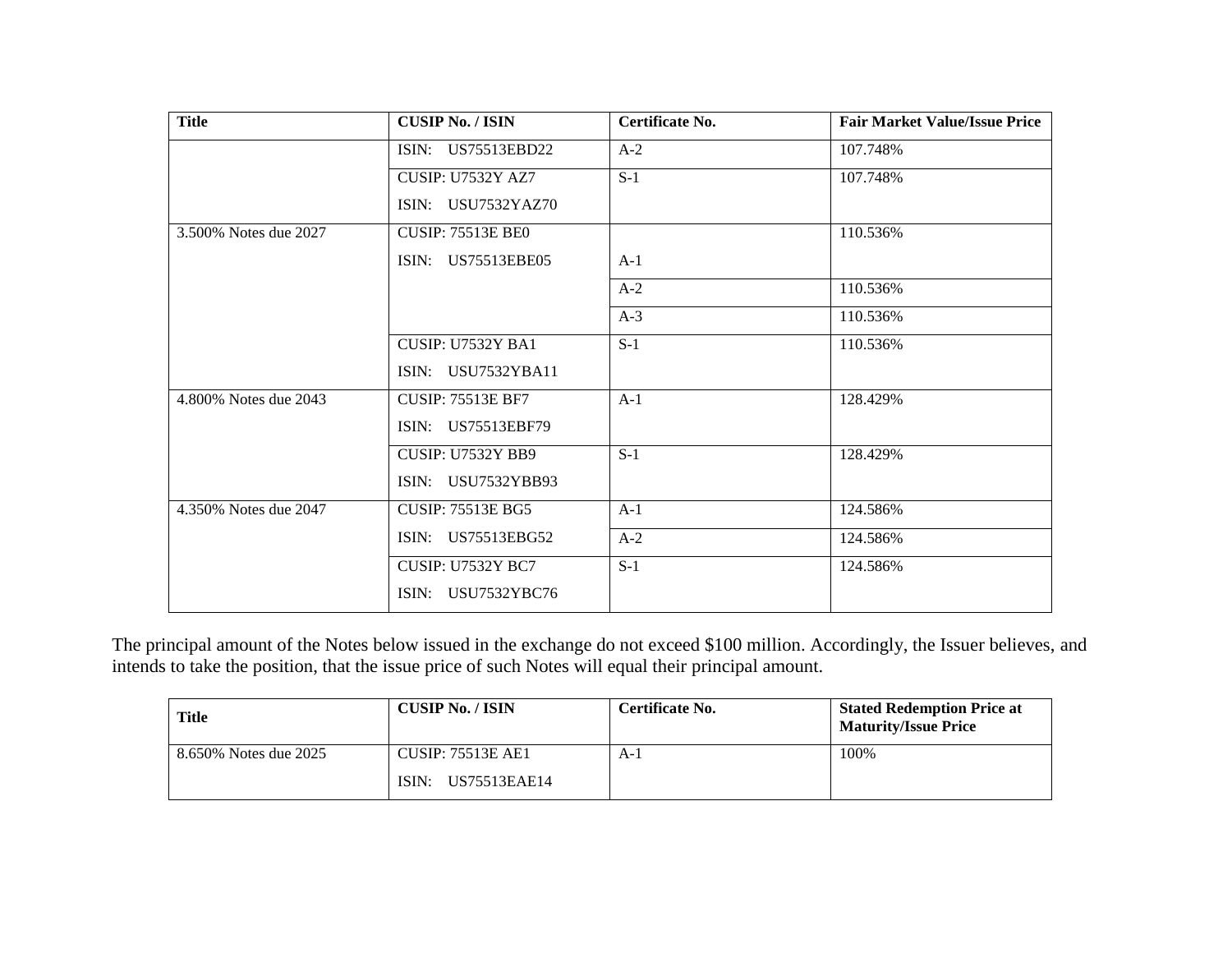| <b>Title</b>          | <b>CUSIP No. / ISIN</b>  | Certificate No.  | <b>Stated Redemption Price at</b><br><b>Maturity/Issue Price</b> |
|-----------------------|--------------------------|------------------|------------------------------------------------------------------|
|                       | CUSIP: U7532Y AA2        | $S-1$            | 100%                                                             |
|                       | ISIN: USU7532YAA20       |                  |                                                                  |
| 8.610% Notes due 2025 | <b>CUSIP: 75513E AF8</b> | $A-1$            | 100%                                                             |
|                       | ISIN: US75513EAF88       |                  |                                                                  |
| 8.610% Notes due 2025 | CUSIP: U7532Y AB0        | $S-1$            | 100%                                                             |
|                       | ISIN: USU7532YAB03       |                  |                                                                  |
| 8.650% Notes due 2025 | <b>CUSIP: 75513E AH4</b> | $A-1$            | 100%                                                             |
|                       | ISIN: US75513EAH45       |                  |                                                                  |
|                       | CUSIP: U7532Y AD6        | $S-1$            | 100%                                                             |
|                       | ISIN: USU7532YAD68       |                  |                                                                  |
| 8.610% Notes due 2025 | <b>CUSIP: 75513E AJ0</b> | $A-1$            | 100%                                                             |
|                       | ISIN: US75513EAJ01       |                  |                                                                  |
|                       | CUSIP: U7532Y AE4        | $\overline{S-1}$ | 100%                                                             |
|                       | ISIN: USU7532YAE42       |                  |                                                                  |
| 7.750% Notes due 2025 | <b>CUSIP: 75513E AK7</b> | $A-1$            | 100%                                                             |
|                       | ISIN: US75513EAK73       |                  |                                                                  |
|                       | <b>CUSIP: U7532Y AF1</b> | $S-1$            | 100%                                                             |
|                       | ISIN: USU7532YAF17       |                  |                                                                  |
| 7.298% Notes due 2025 | <b>CUSIP: 75513E AL5</b> | $A-1$            | 100%                                                             |
|                       | ISIN: US75513EAL56       |                  |                                                                  |
| 7.298% Notes due 2025 | <b>CUSIP: U7532Y AG9</b> | $S-1$            | 100%                                                             |
|                       | ISIN: USU7532YAG99       |                  |                                                                  |
| 7.280% Notes due 2025 | <b>CUSIP: 75513E AM3</b> | $A-1$            | 100%                                                             |
|                       | ISIN: US75513EAM30       |                  |                                                                  |